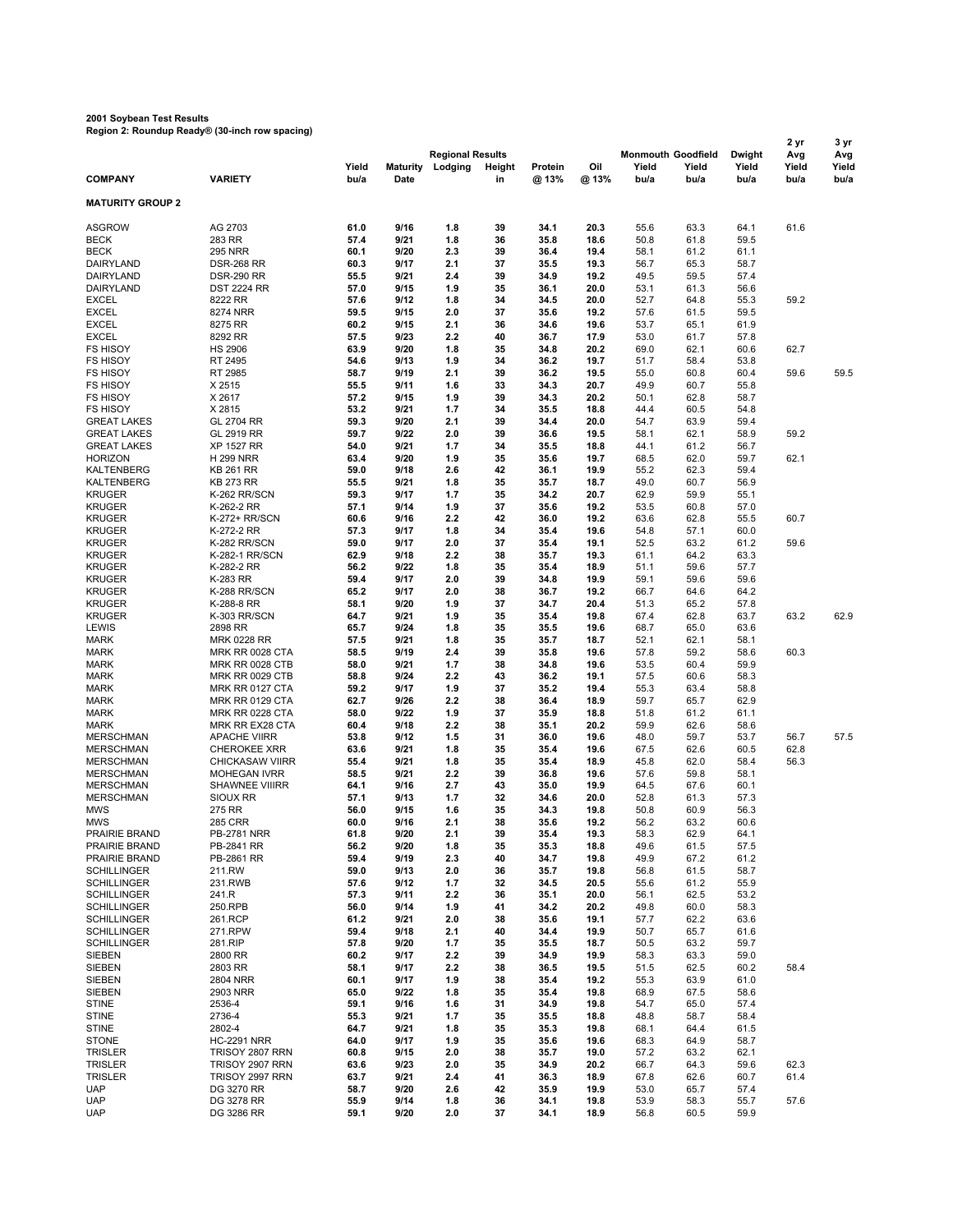## **2001 Soybean Test Results Region 2: Roundup Ready® (30-inch row spacing)**

|                                    | $\alpha$ , $\alpha$ , $\alpha$ , $\alpha$ , $\alpha$ , $\alpha$ , $\alpha$ , $\alpha$ , $\alpha$ , $\alpha$ , $\alpha$ , $\alpha$ , $\alpha$ , $\alpha$ , $\alpha$ |               |                         |                                    |                |                  |              |                                            |               |                         | 2 yr                 | 3 yr                 |
|------------------------------------|--------------------------------------------------------------------------------------------------------------------------------------------------------------------|---------------|-------------------------|------------------------------------|----------------|------------------|--------------|--------------------------------------------|---------------|-------------------------|----------------------|----------------------|
| <b>COMPANY</b>                     | <b>VARIETY</b>                                                                                                                                                     | Yield<br>bu/a | <b>Maturity</b><br>Date | <b>Regional Results</b><br>Lodging | Height<br>in   | Protein<br>@ 13% | Oil<br>@ 13% | <b>Monmouth Goodfield</b><br>Yield<br>bu/a | Yield<br>bu/a | Dwight<br>Yield<br>bu/a | Avg<br>Yield<br>bu/a | Avg<br>Yield<br>bu/a |
| <b>UAP</b>                         | <b>DG 3292 NRR</b>                                                                                                                                                 | 65.6          | 9/20                    | 1.8                                | 35             | 35.5             | 19.7         | 67.9                                       | 64.6          | 64.4                    |                      |                      |
| UNITED SUPPLIERS                   | <b>US S2709 RR</b>                                                                                                                                                 | 58.8          | 9/17                    | 2.5                                | 42             | 35.8             | 19.9         | 51.1                                       | 64.4          | 61.0                    | 60.8                 | 58.9                 |
| <b>WILKEN</b>                      | 2433 RR                                                                                                                                                            | 58.6          | 9/12                    | 1.9                                | 36             | 35.2             | 20.1         | 58.8                                       | 62.9          | 54.2                    |                      |                      |
| <b>WILKEN</b>                      | 2543 RR                                                                                                                                                            | 52.6          | 9/12                    | 1.9                                | 34             | 36.0             | 19.9         | 48.3                                       | 58.0          | 51.4                    | 56.7                 |                      |
| <b>WILKEN</b>                      | 2568 RR                                                                                                                                                            | 56.0          | 9/15                    | 2.0                                | 40             | 34.3             | 20.3         | 54.1                                       | 57.8          | 56.2                    |                      |                      |
| <b>WILKEN</b>                      | 2577 RR                                                                                                                                                            | 57.4          | 9/13                    | 1.7                                | 36             | 34.4             | 19.7         | 53.1                                       | 60.3          | 58.9                    | 58.4                 |                      |
| <b>WILKEN</b><br><b>WILKEN</b>     | 2582 RR<br>2583 RR                                                                                                                                                 | 60.3<br>61.1  | 9/19<br>9/20            | 2.3<br>2.3                         | 41<br>37       | 35.9<br>33.9     | 19.9<br>19.0 | 55.1<br>56.6                               | 65.1<br>63.9  | 60.8<br>62.7            | 60.8                 |                      |
| <b>WILKEN</b>                      | 2691 NRR                                                                                                                                                           | 66.4          | 9/22                    | 1.9                                | 36             | 35.2             | 19.7         | 68.1                                       | 65.7          | 65.3                    |                      |                      |
| <b>WILKEN</b>                      | <b>WE 893 RR</b>                                                                                                                                                   | 61.0          | 9/22                    | 2.1                                | 39             | 35.5             | 19.3         | 59.8                                       | 60.1          | 63.2                    |                      |                      |
| <b>WILKEN</b>                      | <b>WE 943 RR</b>                                                                                                                                                   | 56.5          | 9/14                    | 1.7                                | 32             | 34.2             | 20.4         | 52.5                                       | 61.1          | 55.8                    |                      |                      |
| <b>WILLCROSS</b>                   | EX 292 N                                                                                                                                                           | 61.3          | 9/24                    | 2.7                                | 40             | 36.2             | 18.8         | 61.0                                       | 62.2          | 60.8                    |                      |                      |
| <b>WILLCROSS</b>                   | RR 2241                                                                                                                                                            | 53.9          | 9/12                    | 2.1                                | 34             | 36.0             | 19.9         | 51.8                                       | 56.9          | 53.0                    |                      |                      |
| <b>WILLCROSS</b>                   | RR 2242                                                                                                                                                            | 56.6          | 9/13                    | 1.8                                | 33             | 34.2             | 20.7         | 49.7                                       | 60.3          | 59.7                    |                      |                      |
| <b>WILLCROSS</b>                   | RR 226 B1                                                                                                                                                          | 56.2          | 9/13                    | 1.9                                | 39             | 34.1             | 20.3         | 51.2                                       | 58.5          | 59.0                    |                      |                      |
| <b>WILLCROSS</b>                   | <b>RR 2282</b>                                                                                                                                                     | 56.4          | 9/21                    | 1.7                                | 36             | 35.4             | 18.8         | 48.5                                       | 62.0          | 58.8                    |                      |                      |
|                                    | <b>AVERAGE</b>                                                                                                                                                     | 59.1          | 9/18                    | 2.0                                | 37             | 35.3             | 19.6         | 55.8                                       | 62.3          | 59.2                    | 60.0                 | 59.7                 |
|                                    | L.S.D. 25% LEVEL                                                                                                                                                   | 4.0           |                         | 0.3                                | 2              |                  |              | 3.2                                        | 2.4           | 2.8                     |                      |                      |
|                                    | COEFF. OF VAR. (%)                                                                                                                                                 | 10.1          |                         | 23.7                               | $\overline{7}$ |                  |              | 6.1                                        | 4.2           | 5.1                     |                      |                      |
| <b>MATURITY GROUP 3</b>            |                                                                                                                                                                    |               |                         |                                    |                |                  |              |                                            |               |                         |                      |                      |
|                                    |                                                                                                                                                                    |               |                         |                                    |                |                  |              |                                            |               |                         |                      |                      |
| <b>ASGROW</b>                      | AG 3201                                                                                                                                                            | 66.0          | 9/28                    | 2.1                                | 42             | 35.3             | 19.1         | 67.1                                       | 65.9          | 64.9                    | 62.7                 |                      |
| <b>ASGROW</b>                      | AG 3503                                                                                                                                                            | 62.4          | 9/28                    | 1.9                                | 42             | 36.1             | 18.6         | 58.1                                       | 63.4          | 65.8                    |                      |                      |
| <b>BECK</b><br><b>BECK</b>         | 323 RR<br>336 NRR                                                                                                                                                  | 66.6<br>64.0  | 9/26<br>9/29            | 2.2<br>2.3                         | 38<br>42       | 35.7<br>35.0     | 20.1<br>19.2 | 66.3<br>66.1                               | 69.5<br>66.3  | 64.1<br>59.8            | 62.5                 |                      |
| <b>BECK</b>                        | 352 RR                                                                                                                                                             | 61.4          | 10/1                    | 2.1                                | 43             | 36.6             | 18.3         | 57.7                                       | 64.9          | 61.7                    | 60.3                 |                      |
| <b>CROW'S</b>                      | C 3115 R                                                                                                                                                           | 61.4          | 9/25                    | 2.1                                | 35             | 35.7             | 18.8         | 56.3                                       | 64.9          | 62.9                    |                      |                      |
| <b>CROW'S</b>                      | C 3315 R                                                                                                                                                           | 64.0          | 9/28                    | 2.3                                | 41             | 34.9             | 19.2         | 63.5                                       | 63.0          | 65.5                    |                      |                      |
| DAIRYLAND                          | <b>DSR-301 RR</b>                                                                                                                                                  | 61.7          | 9/29                    | 2.1                                | 43             | 35.6             | 19.5         | 61.7                                       | 65.3          | 58.3                    |                      |                      |
| DAIRYLAND                          | <b>DSR-303 RR</b>                                                                                                                                                  | 57.7          | 9/24                    | 2.0                                | 37             | 37.0             | 18.9         | 58.5                                       | 61.6          | 53.0                    | 59.3                 |                      |
| DAIRYLAND                          | <b>DSR-322 RR</b>                                                                                                                                                  | 56.4          | 9/27                    | 2.1                                | 41             | 35.9             | 19.8         | 54.0                                       | 57.9          | 57.2                    |                      |                      |
| DAIRYLAND                          | <b>DSR-327 RR</b>                                                                                                                                                  | 61.5          | 9/27                    | 2.0                                | 44             | 35.9             | 19.1         | 63.7                                       | 60.9          | 60.0                    | 60.0                 | 60.5                 |
| DAIRYLAND                          | <b>DSR-357 RR</b>                                                                                                                                                  | 58.9          | 10/5                    | 2.3                                | 41             | 36.6             | 19.2         | 54.2                                       | 63.4          | 59.1                    | 58.6                 |                      |
| DAIRYLAND<br>DAIRYLAND             | <b>DSR-375 RR</b><br><b>DST 3143 RR</b>                                                                                                                            | 58.8<br>60.3  | 10/5<br>10/3            | 1.9<br>2.1                         | 45<br>42       | 36.1<br>35.9     | 18.6<br>19.1 | 51.6<br>59.9                               | 60.3<br>59.6  | 64.3<br>61.5            |                      |                      |
| <b>DEKALB</b>                      | DKB 31-51                                                                                                                                                          | 66.7          | 9/26                    | 2.0                                | 38             | 35.4             | 20.1         | 67.1                                       | 67.4          | 65.4                    | 63.5                 |                      |
| <b>DEKALB</b>                      | DKB 32-52                                                                                                                                                          | 62.8          | 9/27                    | 2.2                                | 40             | 34.8             | 19.3         | 62.2                                       | 63.5          | 62.7                    |                      |                      |
| <b>DEKALB</b>                      | DKB 35-51                                                                                                                                                          | 63.0          | 9/30                    | 1.8                                | 41             | 36.9             | 18.2         | 57.7                                       | 65.4          | 65.9                    |                      |                      |
| <b>EXCEL</b>                       | 8314 RR                                                                                                                                                            | 58.3          | 9/26                    | 1.9                                | 37             | 36.3             | 19.6         | 55.7                                       | 61.9          | 57.2                    |                      |                      |
| <b>FS HISOY</b>                    | <b>HS 3005</b>                                                                                                                                                     | 61.6          | 9/26                    | 1.8                                | 41             | 34.5             | 18.9         | 63.8                                       | 62.0          | 59.0                    |                      |                      |
| <b>FS HISOY</b>                    | <b>HS 3105</b>                                                                                                                                                     | 61.0          | 9/27                    | 1.8                                | 36             | 36.8             | 18.9         | 56.8                                       | 63.8          | 62.2                    |                      |                      |
| <b>FS HISOY</b>                    | <b>HS 3306</b>                                                                                                                                                     | 63.1          | 9/26                    | 2.3                                | 41             | 34.8             | 19.3         | 63.0                                       | 61.2          | 65.0                    |                      |                      |
| <b>FS HISOY</b>                    | RT 3585                                                                                                                                                            | 61.4          | 10/1                    | 1.9                                | 41             | 36.8             | 18.3         | 60.7                                       | 62.7          | 60.7                    |                      |                      |
| <b>FS HISOY</b><br><b>FS HISOY</b> | X 3615<br>X 3616                                                                                                                                                   | 62.4<br>63.5  | 9/30<br>10/4            | 1.7<br>1.9                         | 41<br>37       | 36.8<br>35.2     | 18.4<br>19.4 | 56.6<br>59.5                               | 64.9<br>65.1  | 65.7<br>65.9            |                      |                      |
| <b>HORIZON</b>                     | <b>H332 NRR</b>                                                                                                                                                    | 60.6          | 9/28                    | 1.8                                | 42             | 36.9             | 18.7         | 60.8                                       | 60.6          | 60.3                    |                      |                      |
| <b>HORIZON</b>                     | H 341 RR                                                                                                                                                           | 60.8          | 9/27                    | 1.9                                | 35             | 36.1             | 19.1         | 56.8                                       | 61.7          | 63.9                    | 58.5                 |                      |
| <b>KALTENBERG</b>                  | <b>KB 311 RR</b>                                                                                                                                                   | 62.1          | 9/25                    | 2.0                                | 38             | 34.7             | 19.8         | 61.2                                       | 63.3          | 61.8                    |                      |                      |
| <b>KRUGER</b>                      | K-320 RR                                                                                                                                                           | 56.6          | 9/27                    | 2.1                                | 41             | 35.8             | 19.8         | 52.3                                       | 61.1          | 56.5                    |                      |                      |
| <b>KRUGER</b>                      | K-322 RR/SCN                                                                                                                                                       | 64.6          | 9/24                    | 1.4                                | 37             | 35.5             | 19.7         | 65.7                                       | 66.5          | 61.6                    |                      |                      |
| <b>KRUGER</b>                      | K-323 RR                                                                                                                                                           | 62.5          | 9/26                    | 1.9                                | 38             | 34.9             | 19.7         | 61.4                                       | 65.5          | 60.5                    | 61.6                 |                      |
| <b>KRUGER</b>                      | K-323-3 RR                                                                                                                                                         | 61.3          | 9/26                    | 2.1                                | 37             | 35.0             | 19.6         | 60.0                                       | 63.3          | 60.6                    |                      |                      |
| <b>KRUGER</b>                      | K-330 RR/SCN                                                                                                                                                       | 65.1          | 9/26                    | 2.3                                | 41             | 34.8             | 19.3         | 66.8                                       | 63.9          | 64.7                    | 61.2                 |                      |
| <b>KRUGER</b><br><b>KRUGER</b>     | K-333 RR/SCN<br>K-343 RR/SCN                                                                                                                                       | 63.3<br>55.4  | 9/25<br>9/26            | 2.3<br>1.9                         | 37<br>39       | 35.1<br>36.2     | 19.0<br>19.1 | 65.1<br>51.2                               | 63.0<br>58.8  | 61.7<br>56.3            |                      |                      |
| <b>KRUGER</b>                      | K-344-4 RR/SCN                                                                                                                                                     | 62.4          | 9/28                    | 2.3                                | 40             | 37.2             | 18.9         | 63.4                                       | 64.0          | 59.7                    |                      |                      |
| <b>KRUGER</b>                      | <b>K-349 BRR</b>                                                                                                                                                   | 59.4          | 10/5                    | 2.1                                | 42             | 34.8             | 19.4         | 54.1                                       | 62.2          | 61.7                    | 60.1                 |                      |
| <b>KRUGER</b>                      | K-349 RR                                                                                                                                                           | 65.6          | 9/27                    | 2.1                                | 38             | 35.3             | 20.1         | 65.5                                       | 68.2          | 63.1                    | 64.7                 |                      |
| <b>KRUGER</b>                      | K-359 RR/SCN                                                                                                                                                       | 60.9          | 9/29                    | 1.8                                | 44             | 36.7             | 17.9         | 61.7                                       | 63.3          | 57.7                    | 59.2                 |                      |
| <b>KRUGER</b>                      | K-377 RR/SCN                                                                                                                                                       | 64.2          | 10/5                    | 1.9                                | 37             | 35.1             | 19.5         | 60.7                                       | 67.4          | 64.6                    |                      |                      |
| <b>KRUGER</b>                      | K-388+ RR                                                                                                                                                          | 59.9          | 10/2                    | 1.9                                | 39             | 37.6             | 18.3         | 58.6                                       | 60.1          | 61.0                    |                      |                      |
| <b>LEWIS</b>                       | 3025 RR                                                                                                                                                            | 54.9          | 9/24                    | 2.4                                | 39             | 35.0             | 19.3         | 53.7                                       | 57.1          | 53.9                    |                      |                      |
| <b>MARK</b>                        | <b>MRK 0031 RR</b>                                                                                                                                                 | 59.5          | 9/27                    | 2.0                                | 39             | 35.3             | 19.3         | 55.6                                       | 61.0          | 61.9                    |                      |                      |
| <b>MARK</b><br>MARK                | <b>MRK 0130 RR</b><br>MRK RR 0031 CTA                                                                                                                              | 55.0<br>55.5  | 9/25<br>9/26            | 2.6<br>2.3                         | 39<br>43       | 35.0<br>36.0     | 19.3<br>18.9 | 54.9<br>55.4                               | 54.6<br>55.6  | 55.4<br>55.6            |                      |                      |
| <b>MARK</b>                        | MRK RR 0033 CTB                                                                                                                                                    | 60.3          | 9/28                    | 2.1                                | 43             | 36.6             | 19.0         | 61.5                                       | 62.3          | 57.0                    |                      |                      |
| <b>MARK</b>                        | MRK RR 0130 CTA                                                                                                                                                    | 56.3          | 9/26                    | 2.3                                | 43             | 36.0             | 19.0         | 56.9                                       | 57.7          | 54.2                    |                      |                      |
| <b>MARK</b>                        | MRK RR 0133 CTB                                                                                                                                                    | 59.5          | 10/3                    | 2.2                                | 40             | 36.8             | 18.7         | 58.3                                       | 61.9          | 58.3                    |                      |                      |
| <b>MERSCHMAN</b>                   | <b>FILLMORE VRR</b>                                                                                                                                                | 60.3          | 9/27                    | 1.9                                | 37             | 36.1             | 19.0         | 57.1                                       | 64.1          | 59.7                    | 59.3                 | 61.7                 |
| <b>MERSCHMAN</b>                   | <b>GRANT IIRR</b>                                                                                                                                                  | 55.0          | 9/27                    | 1.8                                | 38             | 36.1             | 19.0         | 51.2                                       | 57.9          | 55.9                    |                      |                      |
| <b>MERSCHMAN</b>                   | <b>JEFFERSON IIIRR</b>                                                                                                                                             | 62.7          | 9/26                    | 2.1                                | 38             | 35.2             | 19.6         | 60.2                                       | 63.8          | 64.2                    | 62.1                 |                      |
| <b>MERSCHMAN</b>                   | <b>KENNEDY VIRR</b>                                                                                                                                                | 62.9          | 10/4                    | 1.9                                | 38             | 35.3             | 19.3         | 60.0                                       | 64.3          | 64.4                    |                      |                      |
| <b>MERSCHMAN</b>                   | <b>MONROE IIIRR</b>                                                                                                                                                | 60.1          | 10/3                    | 2.0                                | 38             | 37.6             | 18.2         | 54.4                                       | 63.5          | 62.3                    | 60.9                 |                      |
| MIDWEST SEED GEN                   | GR 3101                                                                                                                                                            | 60.5          | 9/25                    | 1.9                                | 35             | 35.9             | 18.8         | 58.2                                       | 63.5          | 59.8                    | 59.7                 |                      |